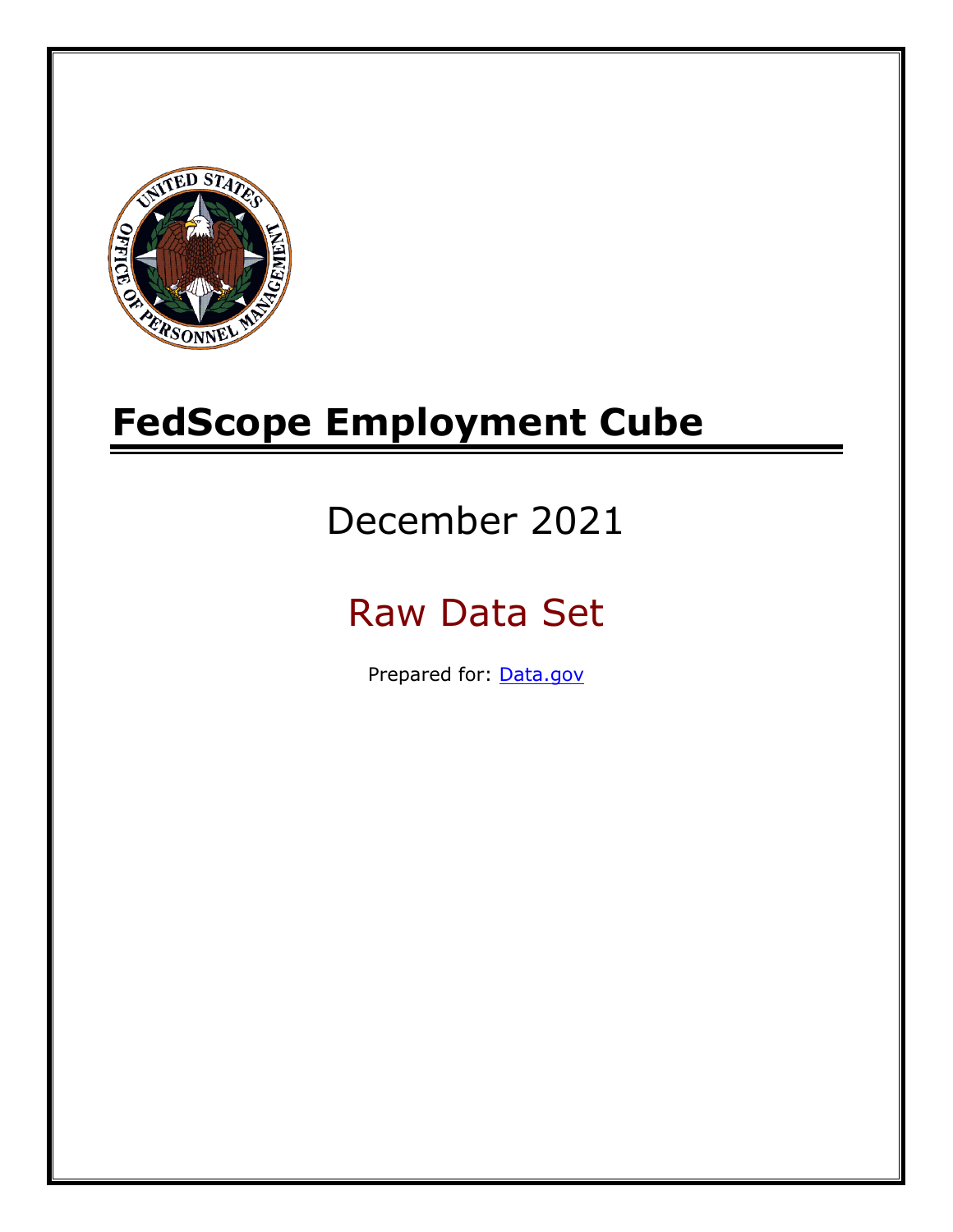FedScope Employment Cube (December 2021)

**Raw Data Set** [\(https://www.opm.gov/data/\)](https://www.opm.gov/data/)



# **Table of Contents**

| $\begin{array}{c} 3 \\ 3 \\ 3 \end{array}$<br>1.1<br>Purpose<br>1.2<br><b>Scope</b><br><b>RAW DATA SET FILE</b><br>$\overline{2}$<br>2.1 FACTDATA<br>$\frac{5}{5}$<br><b>DIMENSION TRANSLATIONS FILES</b><br>3<br>3.1<br>Agency<br>3.2<br>Location<br>3.3<br>Age<br>3.4<br><b>Education Level</b><br>3.5<br><b>General Schedule &amp; Equivalent Grade</b><br><b>Length of Service</b><br>3.6<br>3.7<br>Occupation<br><b>Occupation Category</b><br>3.8<br>3.9<br>Pay Plan & Grade | $\mathbf{1}$ | <b>OVERVIEW</b> | 3               |
|------------------------------------------------------------------------------------------------------------------------------------------------------------------------------------------------------------------------------------------------------------------------------------------------------------------------------------------------------------------------------------------------------------------------------------------------------------------------------------|--------------|-----------------|-----------------|
|                                                                                                                                                                                                                                                                                                                                                                                                                                                                                    |              |                 |                 |
|                                                                                                                                                                                                                                                                                                                                                                                                                                                                                    |              |                 |                 |
|                                                                                                                                                                                                                                                                                                                                                                                                                                                                                    |              |                 |                 |
|                                                                                                                                                                                                                                                                                                                                                                                                                                                                                    |              |                 |                 |
|                                                                                                                                                                                                                                                                                                                                                                                                                                                                                    |              |                 |                 |
|                                                                                                                                                                                                                                                                                                                                                                                                                                                                                    |              |                 |                 |
|                                                                                                                                                                                                                                                                                                                                                                                                                                                                                    |              |                 |                 |
|                                                                                                                                                                                                                                                                                                                                                                                                                                                                                    |              |                 | $6\phantom{1}6$ |
|                                                                                                                                                                                                                                                                                                                                                                                                                                                                                    |              |                 | $\overline{7}$  |
|                                                                                                                                                                                                                                                                                                                                                                                                                                                                                    |              |                 | 8               |
|                                                                                                                                                                                                                                                                                                                                                                                                                                                                                    |              |                 | 8               |
|                                                                                                                                                                                                                                                                                                                                                                                                                                                                                    |              |                 | $\mathbf{9}$    |
|                                                                                                                                                                                                                                                                                                                                                                                                                                                                                    |              |                 | 9               |
|                                                                                                                                                                                                                                                                                                                                                                                                                                                                                    |              |                 | 10              |
| 3.10 Salary Level                                                                                                                                                                                                                                                                                                                                                                                                                                                                  |              |                 | 10              |
| 3.11 STEM Occupations                                                                                                                                                                                                                                                                                                                                                                                                                                                              |              |                 | 11              |
| 3.12 Supervisory Status                                                                                                                                                                                                                                                                                                                                                                                                                                                            |              |                 | 11              |
| 3.13 Type of Appointment                                                                                                                                                                                                                                                                                                                                                                                                                                                           |              |                 | 12              |
| 3.14 Work Schedule                                                                                                                                                                                                                                                                                                                                                                                                                                                                 |              |                 | 12              |
| 3.15 Work Status                                                                                                                                                                                                                                                                                                                                                                                                                                                                   |              |                 | 13              |
| 3.16 Date                                                                                                                                                                                                                                                                                                                                                                                                                                                                          |              |                 | 13              |
| 3.17 Employment                                                                                                                                                                                                                                                                                                                                                                                                                                                                    |              |                 | 14              |
| 3.18 Average Salary                                                                                                                                                                                                                                                                                                                                                                                                                                                                |              |                 | 14              |
| 3.19 Average Length of Service                                                                                                                                                                                                                                                                                                                                                                                                                                                     |              |                 | 14              |
| <b>DATA DEFINITIONS</b><br>4                                                                                                                                                                                                                                                                                                                                                                                                                                                       |              |                 | 15              |
| 4.1<br>Agency                                                                                                                                                                                                                                                                                                                                                                                                                                                                      |              |                 | 15              |
| 4.2<br>Location                                                                                                                                                                                                                                                                                                                                                                                                                                                                    |              |                 | 15              |
| 4.3<br>Age                                                                                                                                                                                                                                                                                                                                                                                                                                                                         |              |                 | 15              |
| 4.4<br><b>Education Level</b>                                                                                                                                                                                                                                                                                                                                                                                                                                                      |              |                 | 15              |
| 4.5<br><b>General Schedule &amp; Equivalent Grade</b>                                                                                                                                                                                                                                                                                                                                                                                                                              |              |                 | 15              |
| 4.6<br><b>Length of Service</b>                                                                                                                                                                                                                                                                                                                                                                                                                                                    |              |                 | 15              |
| 4.7<br>Occupation                                                                                                                                                                                                                                                                                                                                                                                                                                                                  |              |                 | 15              |
| 4.8<br><b>Occupation Category</b>                                                                                                                                                                                                                                                                                                                                                                                                                                                  |              |                 | 15              |
| 4.9<br>Pay Plan & Grade                                                                                                                                                                                                                                                                                                                                                                                                                                                            |              |                 | 16              |
| 4.10<br><b>Salary Level</b>                                                                                                                                                                                                                                                                                                                                                                                                                                                        |              |                 | 16              |
| 4.11<br><b>STEM Occupations</b>                                                                                                                                                                                                                                                                                                                                                                                                                                                    |              |                 | 16              |
| 4.12<br><b>Supervisory Status</b>                                                                                                                                                                                                                                                                                                                                                                                                                                                  |              |                 | 16              |
| 4.13<br><b>Type of Appointment</b>                                                                                                                                                                                                                                                                                                                                                                                                                                                 |              |                 | 16              |
| <b>Work Schedule</b><br>4.14                                                                                                                                                                                                                                                                                                                                                                                                                                                       |              |                 | 16              |

**Source**: FedScope [\(https://www.fedscope.opm.gov/\)](https://www.fedscope.opm.gov/) 1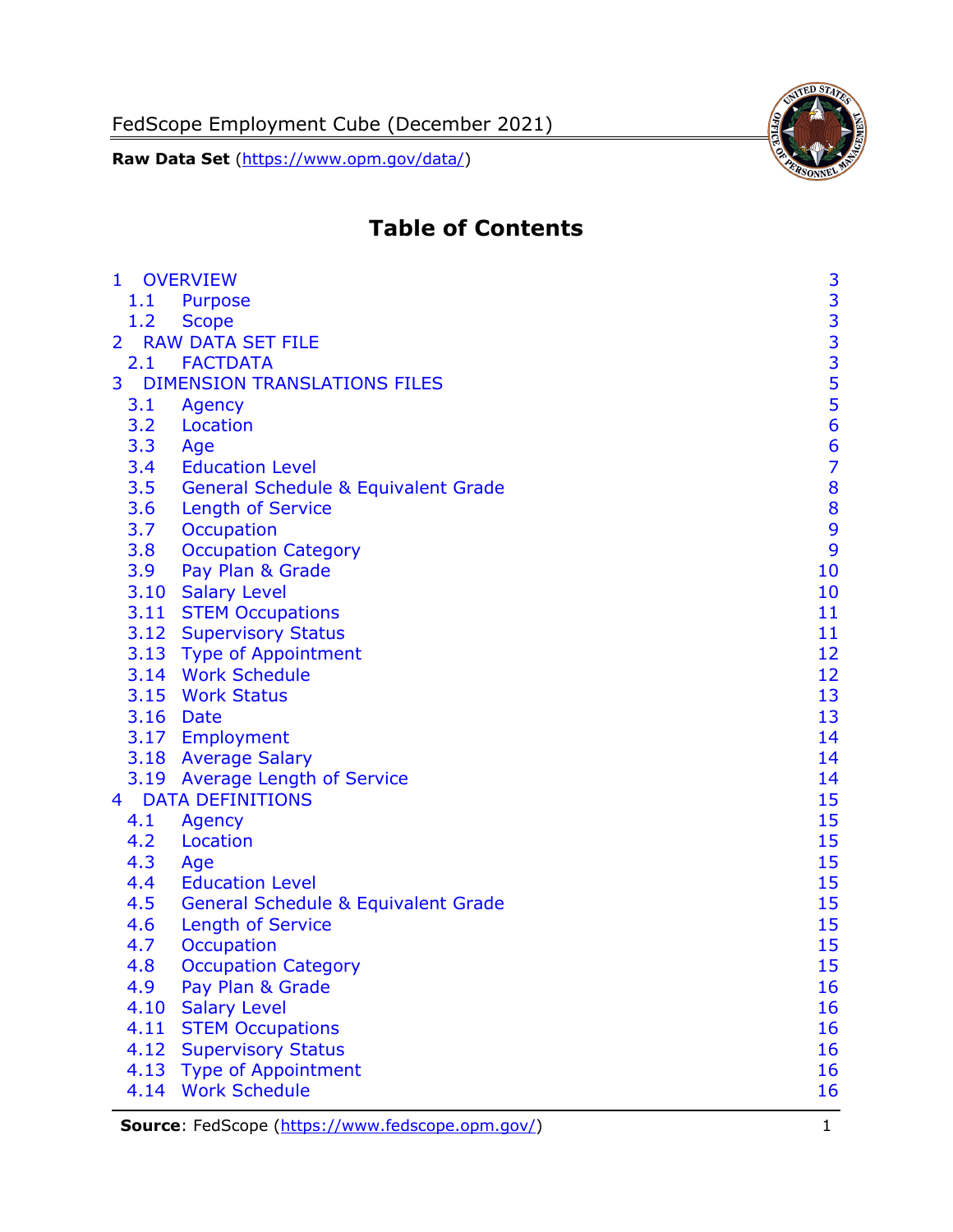FedScope Employment Cube (December 2021) **Raw Data Set** [\(https://www.opm.gov/data/\)](https://www.opm.gov/data/) 4.15 [Work Status](#page-16-6) 16 4.16 [Date](#page-16-7) 16 and 16 and 16 and 16 and 16 and 16 and 16 and 16 and 16 and 16 and 16 and 16 and 16 and 16 and 16 4.17 [Employment](#page-17-0) 17 4.18 [Average Salary](#page-17-1) 17 4.19 [Average Length of Service](#page-17-2) 17 and 17 5 [APPENDIX](#page-18-0) 18 5.1 [SAS Program to Read Raw Data Sets for Data Analysis](#page-18-1) 18 5.2 [FedScope General Public Web Site](#page-18-2) 18 and 18

# **Listing of Tables**

| Table 2.1: FACTDATA.TXT Record Layout   | 4  |
|-----------------------------------------|----|
| Table 3.1: DTagy.txt Record Layout      | 5  |
| Table 3.2: DTloc.txt Record Layout      | 6  |
| Table 3.3: DTagelvl.txt Record Layout   | 6  |
| Table 3.4: DTedlvl.txt Record Layout    | 7  |
| Table 3.5: DTgsegrd.txt Record Layout   | 8  |
| Table 3.6: DTloslvl.txt Record Layout   | 8  |
| Table 3.7: DTocc.txt Record Layout      | 9  |
| Table 3.8: DTpatco.txt Record Layout    | 9  |
| Table 3.9: DTppgrd.txt Record Layout    | 10 |
| Table 3.10: DTsallvl.txt Record Layout  | 10 |
| Table 3.11: DTstemocc.txt Record Layout | 11 |
| Table 3.12: DTsuper.txt Record Layout   | 11 |
| Table 3.13: DTtoa.txt Record Layout     | 12 |
| Table 3.14: DTwrksch.txt Record Layout  | 12 |
| Table 3.15: DTwkstat.txt Record Layout  | 13 |
| Table 3.16: DTdate.txt Record Layout    | 13 |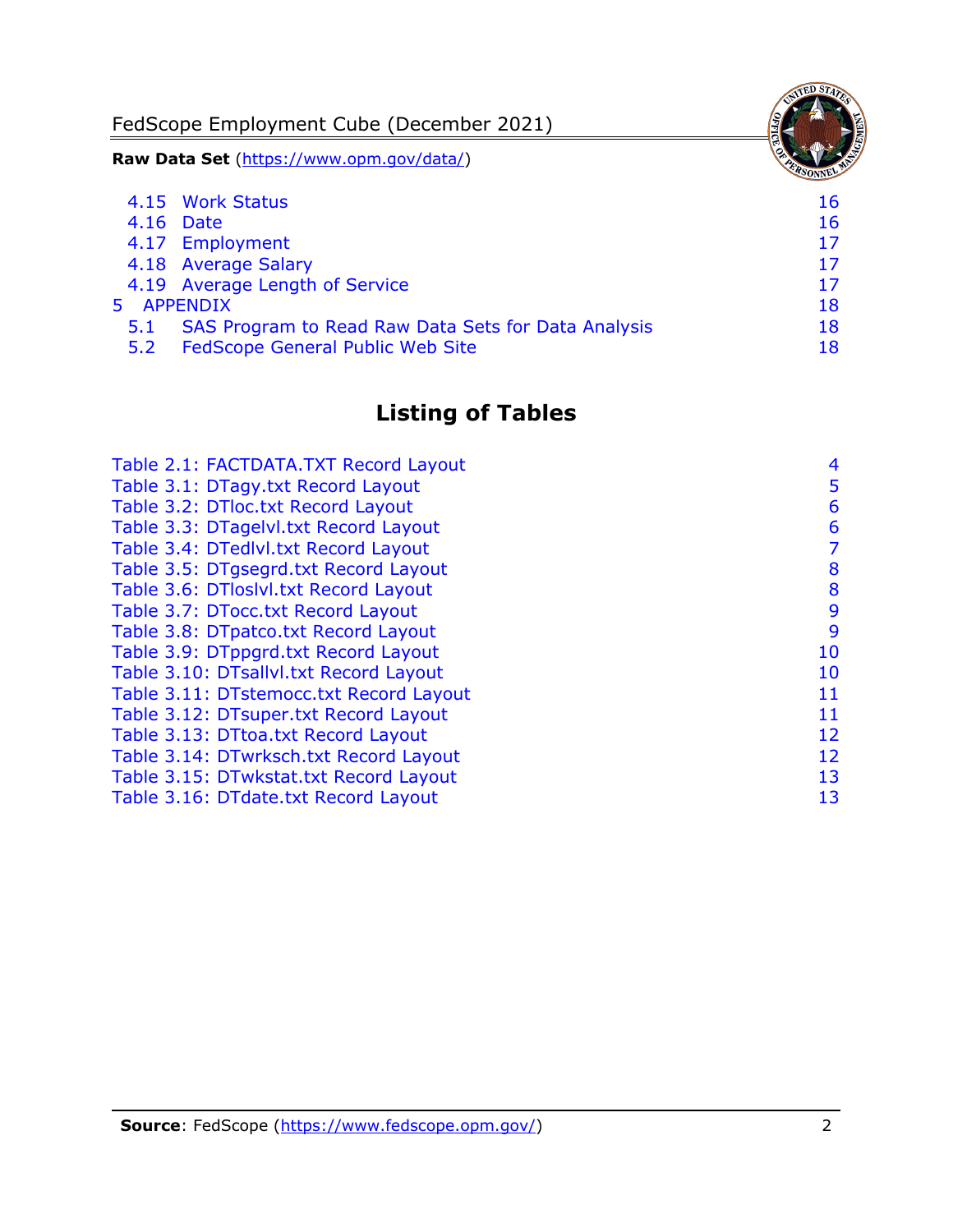

### <span id="page-3-0"></span>**1 OVERVIEW**

#### <span id="page-3-1"></span>*1.1 Purpose*

The purpose of this raw data set is to increase public access to high value, machine readable datasets generated by the U.S. Office of Personnel Management. The FedScope Employment Cube data sets are available via [https://www.opm.gov/data/.](https://www.opm.gov/data/)

#### <span id="page-3-2"></span>*1.2 Scope*

The scope of this raw data set includes data elements used in the creation of the FedScope Employment Cube [\(https://www.fedscope.opm.gov/\)](https://www.fedscope.opm.gov/). **NOTE**: Starting in FY 2010, the OPM Statistical Data Mart (SDM) is the source for all FedScope data. The SDM is processed data from the Enterprise Human Resources Integration (EHRI) data warehouse. Data is processed on a quarterly basis (i.e. March, June, September and December).

### <span id="page-3-3"></span>**2 RAW DATA SET FILE**

#### <span id="page-3-4"></span>*2.1 FACTDATA*

This "**delimited**" (comma separated value (**CSV**)) raw data set provides employee population data as of December 2021. Each column value is separated by a "**comma**" from the next column's value and each row starts a new record. Each record contains 20 data elements. The record layout for FACTDATA.TXT is depicted in [Table 2.1](#page-4-0) below: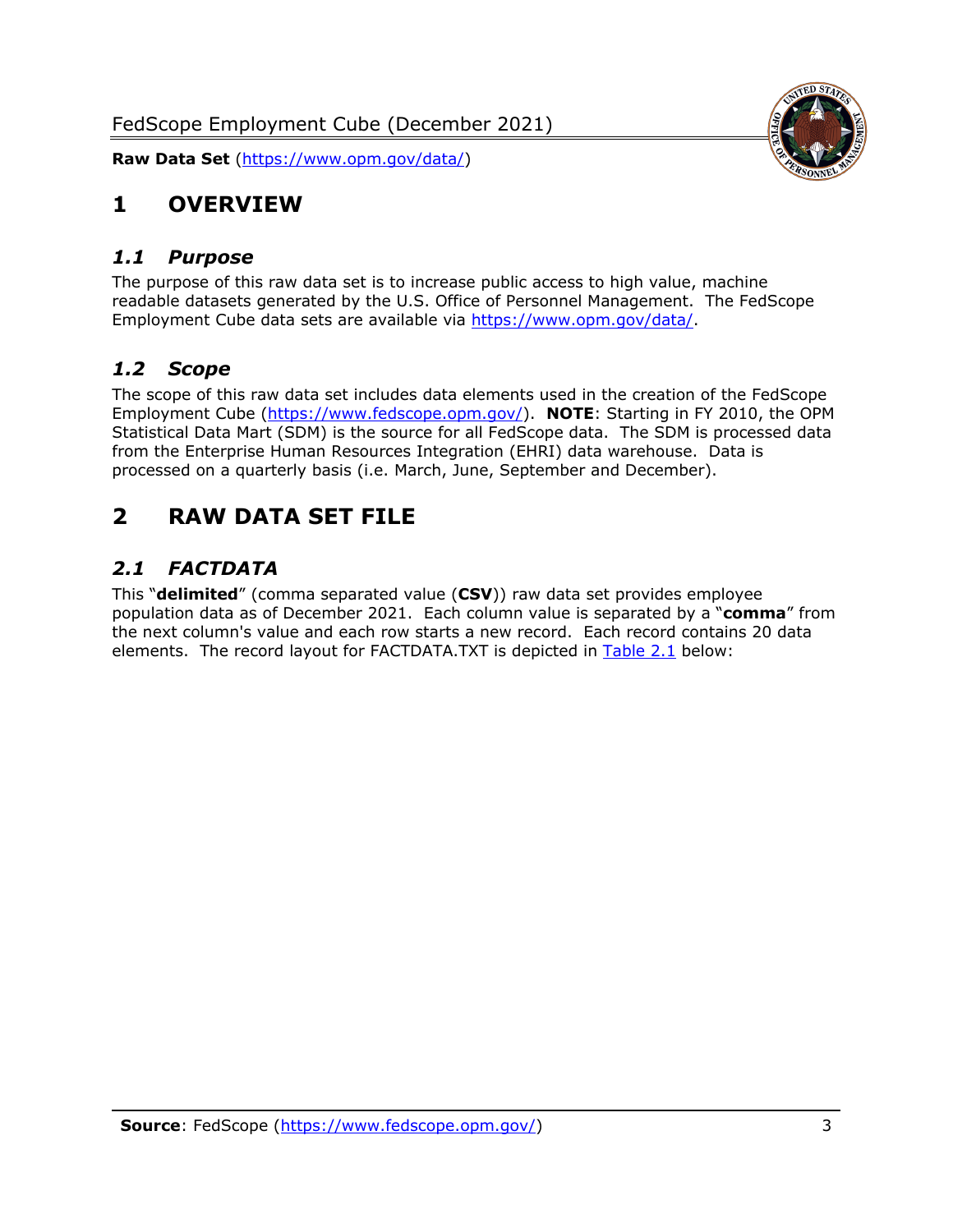

<span id="page-4-0"></span>

| <b>Data</b><br><b>Column</b> | <b>DATA ELEMENT NAME</b>            | <b>CSV</b><br><b>Column</b><br><b>Name</b> | <b>CSV</b><br><b>Column</b><br><b>Format</b> |
|------------------------------|-------------------------------------|--------------------------------------------|----------------------------------------------|
| $\mathbf{1}$                 | Agency                              | <b>AGYSUB</b>                              | <b>TEXT</b>                                  |
| $\overline{2}$               | Location                            | <b>LOC</b>                                 | <b>TEXT</b>                                  |
| 3                            | Age                                 | <b>AGELVL</b>                              | <b>TEXT</b>                                  |
| 4                            | <b>Education Level</b>              | <b>EDLVL</b>                               | <b>TEXT</b>                                  |
| 5                            | General Schedule & Equivalent Grade | <b>GSEGRD</b>                              | <b>TEXT</b>                                  |
| 6                            | Length of Service                   | <b>LOSLVL</b>                              | <b>TEXT</b>                                  |
| 7                            | Occupation                          | <b>OCC</b>                                 | <b>TEXT</b>                                  |
| 8                            | <b>Occupation Category</b>          | <b>PATCO</b>                               | <b>TEXT</b>                                  |
| 9                            | Pay Plan & Grade                    | <b>PPGRD</b>                               | <b>TEXT</b>                                  |
| 10                           | Salary Level                        | <b>SALLVL</b>                              | <b>TEXT</b>                                  |
| 11                           | <b>STEM Occupations</b>             | <b>STEMOCC</b>                             | <b>TEXT</b>                                  |
| 12                           | <b>Supervisory Status</b>           | <b>SUPERVIS</b>                            | <b>TEXT</b>                                  |
| 13                           | Type of Appointment                 | <b>TOA</b>                                 | <b>TEXT</b>                                  |
| 14                           | Work Schedule                       | <b>WORKSCH</b>                             | <b>TEXT</b>                                  |
| 15                           | <b>Work Status</b>                  | <b>WORKSTAT</b>                            | <b>TEXT</b>                                  |
| 16                           | Date (e.g. 202112)                  | <b>DATECODE</b>                            | <b>TEXT</b>                                  |
| 17                           | Employment                          | <b>EMPLOYMENT</b>                          | <b>NUMERIC</b>                               |
| 18                           | Average Salary                      | <b>SALARY</b>                              | <b>NUMERIC</b>                               |
| 19                           | Average Length of Service           | <b>LOS</b>                                 | <b>NUMERIC</b>                               |
|                              | <b>Total Records: 2,170,157</b>     |                                            |                                              |

#### **Table 2.1: FACTDATA.TXT Record Layout**

**NOTE**: If importing this table (data set) into Excel, change the "column data format" for columns 1-17 from "General" to "Text". Columns 18-20 can be imported as "General" data format. In Excel, the "General" data format converts numeric values to numbers. Columns 1-17 are TEXT fields; Columns 18-20 are NUMERIC fields.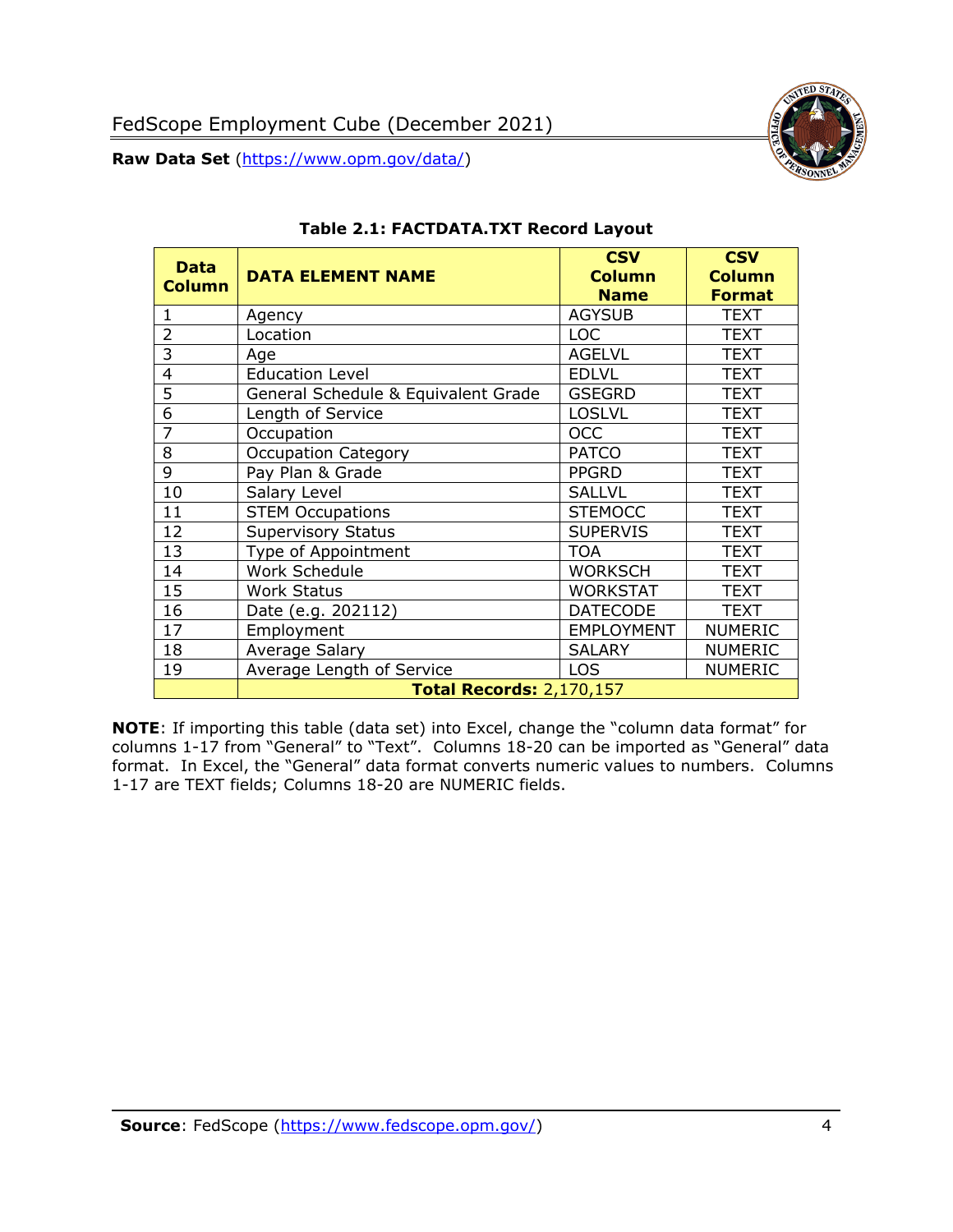

### <span id="page-5-0"></span>**3 DIMENSION TRANSLATIONS FILES**

#### <span id="page-5-1"></span>*3.1 Agency*

This "**delimited**" (comma separated value (**CSV**)) data file provides translations for the agency data element contained in the employee population data file (FACTDATA.TXT). See [Table 2.1.](#page-4-0) Each column value is separated by a "**comma**" from the next column's value and each row starts a new record. Each record contains 6 data elements. The record layout for DTagy.txt is depicted in **[Table 3.1](#page-5-2)** below:

<span id="page-5-2"></span>

| <b>Data</b><br><b>Column</b> | <b>DATA ELEMENT NAME</b>       | <b>CSV</b><br><b>Column</b><br><b>Name</b> | <b>CSV</b><br><b>Column</b><br><b>Format</b> |
|------------------------------|--------------------------------|--------------------------------------------|----------------------------------------------|
|                              | Agency Type                    | <b>AGYTYP</b>                              | <b>TEXT</b>                                  |
|                              | <b>Agency Type Translation</b> | <b>AGYTYPT</b>                             | <b>TEXT</b>                                  |
| २                            | Agency                         | AGY                                        | <b>TEXT</b>                                  |
|                              | <b>Agency Translation</b>      | <b>AGYT</b>                                | <b>TEXT</b>                                  |
|                              | Agency Sub element             | <b>AGYSUB</b>                              | <b>TEXT</b>                                  |
| 6                            | Agency Sub element Translation | <b>AGYSUBT</b>                             | <b>TEXT</b>                                  |
| <b>Total Records: 537</b>    |                                |                                            |                                              |

#### **Table 3.1: DTagy.txt Record Layout**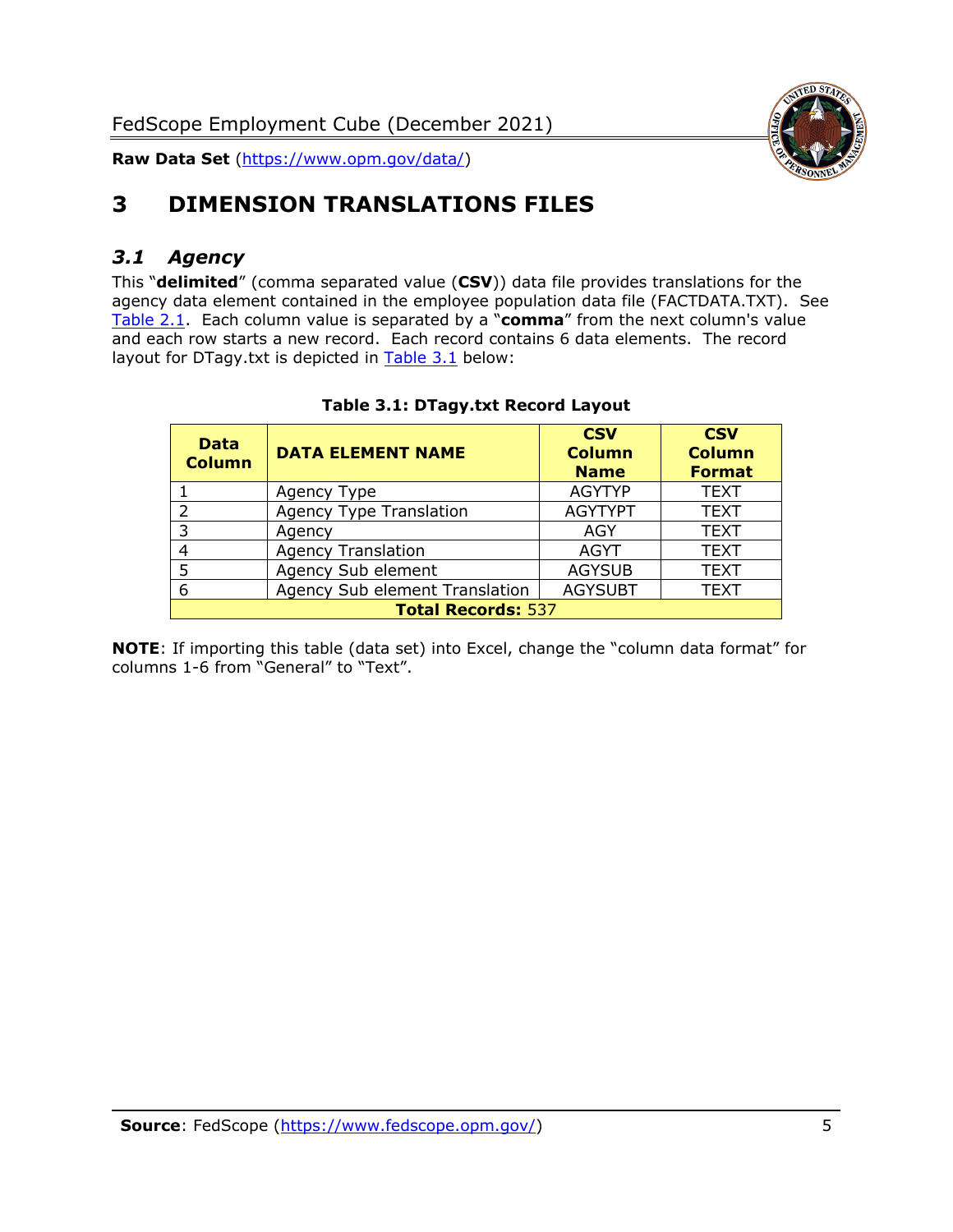#### <span id="page-6-0"></span>*3.2 Location*

This "**delimited**" (comma separated value (**CSV**)) data file provides translations for the location data element contained in the employee population data file (FACTDATA.TXT). See [Table 2.1.](#page-4-0) Each column value is separated by a "**comma**" from the next column's value and each row starts a new record. Each record contains 4 data elements. The record layout for DTloc.txt is depicted in [Table 3.2](#page-6-2) below:

<span id="page-6-2"></span>

| <b>Data</b><br><b>Column</b> | <b>DATA ELEMENT NAME</b>         | <b>CSV</b><br><b>Column</b><br><b>Name</b> | <b>CSV</b><br><b>Column</b><br><b>Format</b> |  |
|------------------------------|----------------------------------|--------------------------------------------|----------------------------------------------|--|
|                              | Location Type                    | <b>LOCTYP</b>                              | <b>TEXT</b>                                  |  |
|                              | <b>Location Type Translation</b> | <b>LOCTYPT</b>                             | <b>TEXT</b>                                  |  |
|                              | State/Country                    | <b>LOC</b>                                 | <b>TEXT</b>                                  |  |
|                              | <b>State/Country Translation</b> | LOCT                                       | <b>TEXT</b>                                  |  |
| <b>Total Records: 226</b>    |                                  |                                            |                                              |  |

**Table 3.2: DTloc.txt Record Layout**

**NOTE**: If importing this table (data set) into Excel, change the "column data format" for columns 1-4 from "General" to "Text".

#### <span id="page-6-1"></span>*3.3 Age*

This "**delimited**" (comma separated value (**CSV**)) data file provides translations for the age data element contained in the employee population data file (FACTDATA.TXT). See Table [2.1.](#page-4-0) Each column value is separated by a "**comma**" from the next column's value and each row starts a new record. Each record contains 2 data elements. The record layout for DTagelvl.txt is depicted in [Table 3.3](#page-6-3) below:

<span id="page-6-3"></span>

| <b>Data</b><br><b>Column</b> | <b>DATA ELEMENT NAME</b> | <b>CSV</b><br><b>Column</b><br><b>Name</b> | <b>CSV</b><br><b>Column</b><br><b>Format</b> |
|------------------------------|--------------------------|--------------------------------------------|----------------------------------------------|
|                              | Age                      | AGELVL                                     | TFXT                                         |
|                              | Age Translation          | AGEL VLT                                   | TFXT                                         |
| <b>Total Records: 12</b>     |                          |                                            |                                              |

#### **Table 3.3: DTagelvl.txt Record Layout**

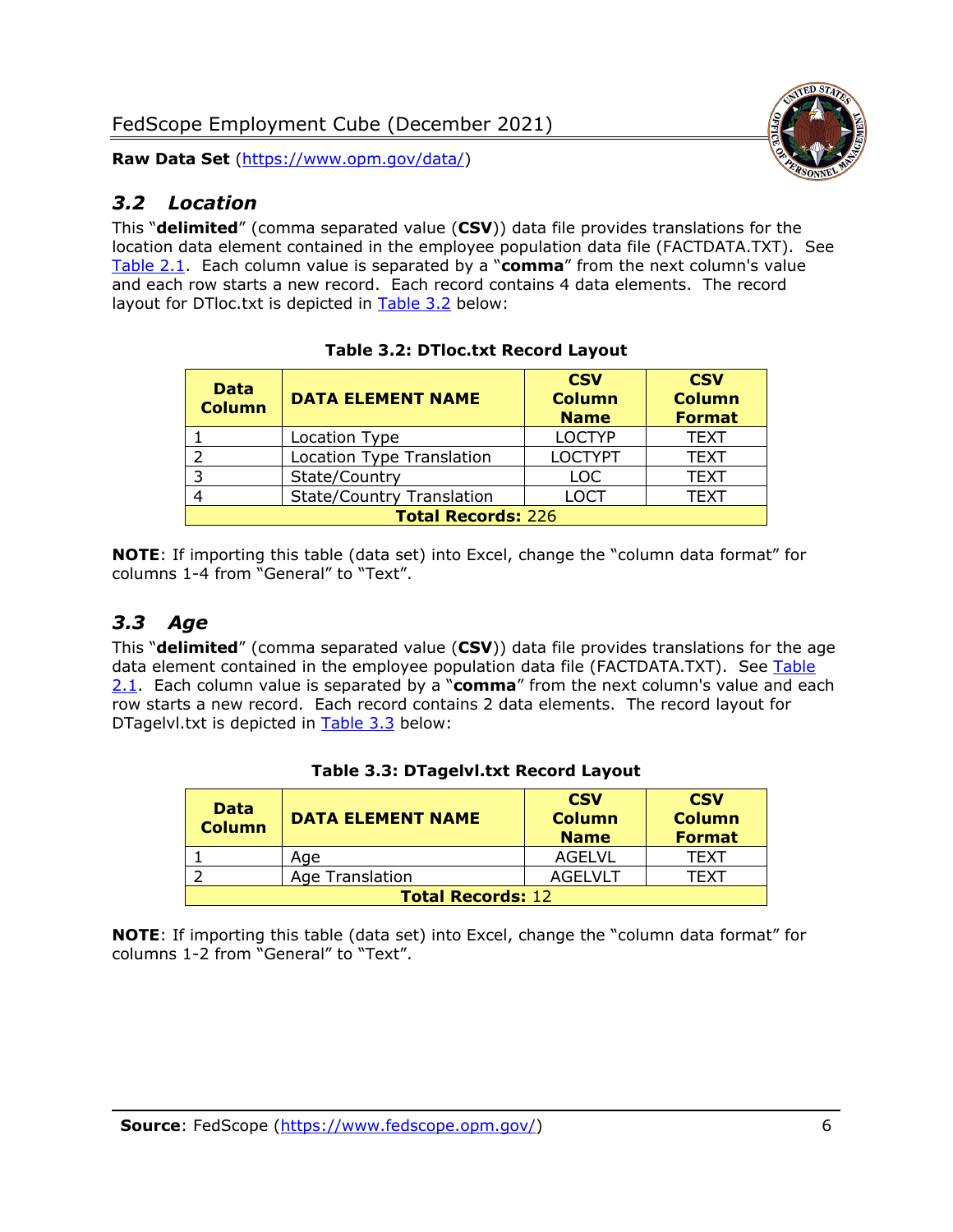FedScope Employment Cube (December 2021)

**Raw Data Set** [\(https://www.opm.gov/data/\)](https://www.opm.gov/data/)

### <span id="page-7-0"></span>*3.4 Education Level*

This "**delimited**" (comma separated value (**CSV**)) data file provides translations for the education level data element contained in the employee population data file (FACTDATA.TXT). See [Table 2.1.](#page-4-0) Each column value is separated by a "**comma**" from the next column's value and each row starts a new record. Each record contains 4 data elements. The record layout for DTedlvl.txt is depicted in [Table 3.4](#page-7-1) below:

<span id="page-7-1"></span>

| <b>Data</b><br><b>Column</b> | <b>DATA ELEMENT NAME</b>                | <b>CSV</b><br><b>Column</b><br><b>Name</b> | <b>CSV</b><br><b>Column</b><br><b>Format</b> |
|------------------------------|-----------------------------------------|--------------------------------------------|----------------------------------------------|
|                              | <b>Education Level Type</b>             | <b>EDLVLTYP</b>                            | <b>TEXT</b>                                  |
|                              | <b>Education Level Type Translation</b> | <b>EDLVLTYPT</b>                           | <b>TEXT</b>                                  |
|                              | <b>Education Level</b>                  | <b>EDLVL</b>                               | <b>TEXT</b>                                  |
|                              | <b>Education Level Translation</b>      | <b>EDLVLT</b>                              | <b>TEXT</b>                                  |
| <b>Total Records: 24</b>     |                                         |                                            |                                              |

#### **Table 3.4: DTedlvl.txt Record Layout**

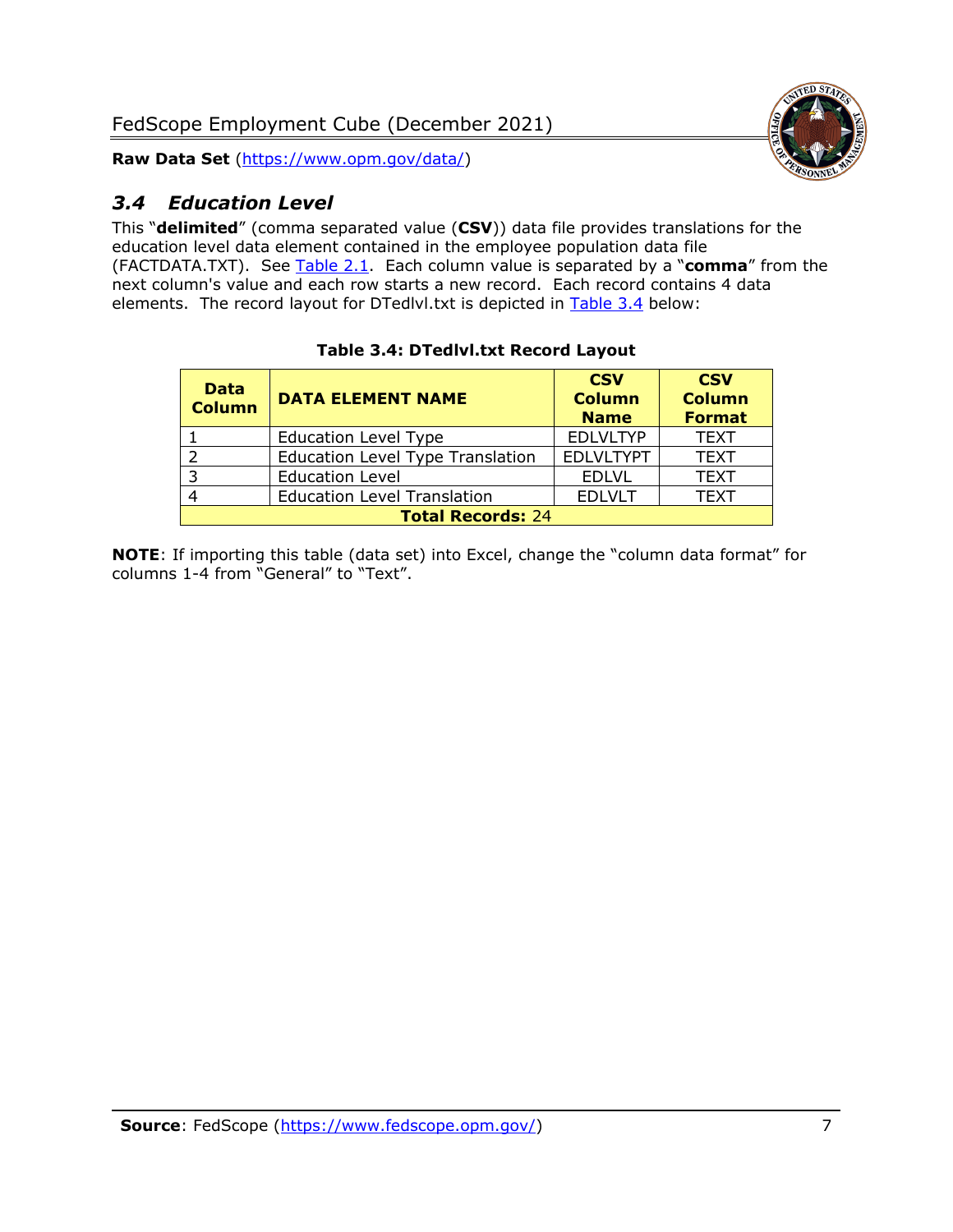#### <span id="page-8-0"></span>*3.5 General Schedule & Equivalent Grade*

This "**delimited**" (comma separated value (**CSV**)) data file provides translations for the general schedule & equivalent grade data element contained in the employee population data file (FACTDATA.TXT). See [Table 2.1.](#page-4-0) Each column value is separated by a "**comma**" from the next column's value and each row starts a new record. Each record contains 1 data element. The record layout for DTgsegrd.txt is depicted in [Table 3.5](#page-8-2) below:

#### **Table 3.5: DTgsegrd.txt Record Layout**

<span id="page-8-2"></span>

| <b>Data</b><br>Column | <b>DATA ELEMENT NAME</b>            | <b>CSV</b><br><b>Column</b><br><b>Name</b> | <b>CSV</b><br><b>Column</b><br><b>Format</b> |  |
|-----------------------|-------------------------------------|--------------------------------------------|----------------------------------------------|--|
|                       | General Schedule & Equivalent Grade | GSEGRD                                     | TFXT                                         |  |
|                       | <b>Total Records: 17</b>            |                                            |                                              |  |

**NOTE**: If importing this table (data set) into Excel, change the "column data format" for column 1-from "General" to "Text".

#### <span id="page-8-1"></span>*3.6 Length of Service*

This "**delimited**" (comma separated value (**CSV**)) data file provides translations for the length of service data element contained in the employee population data file (FACTDATA.TXT). See [Table 2.1.](#page-4-0) Each column value is separated by a "**comma**" from the next column's value and each row starts a new record. Each record contains 2 data elements. The record layout for DTloslvl.txt is depicted in [Table 3.6](#page-8-3) below:

#### **Table 3.6: DTloslvl.txt Record Layout**

<span id="page-8-3"></span>

| <b>Data</b><br><b>Column</b> | <b>DATA ELEMENT NAME</b>      | <b>CSV</b><br><b>Column</b><br><b>Name</b> | <b>CSV</b><br><b>Column</b><br><b>Format</b> |
|------------------------------|-------------------------------|--------------------------------------------|----------------------------------------------|
|                              | Length of Service             | <b>LOSLVL</b>                              | TFXT                                         |
|                              | Length of Service Translation | <b>LOSLVLT</b>                             | TEXT                                         |
| <b>Total Records: 11</b>     |                               |                                            |                                              |

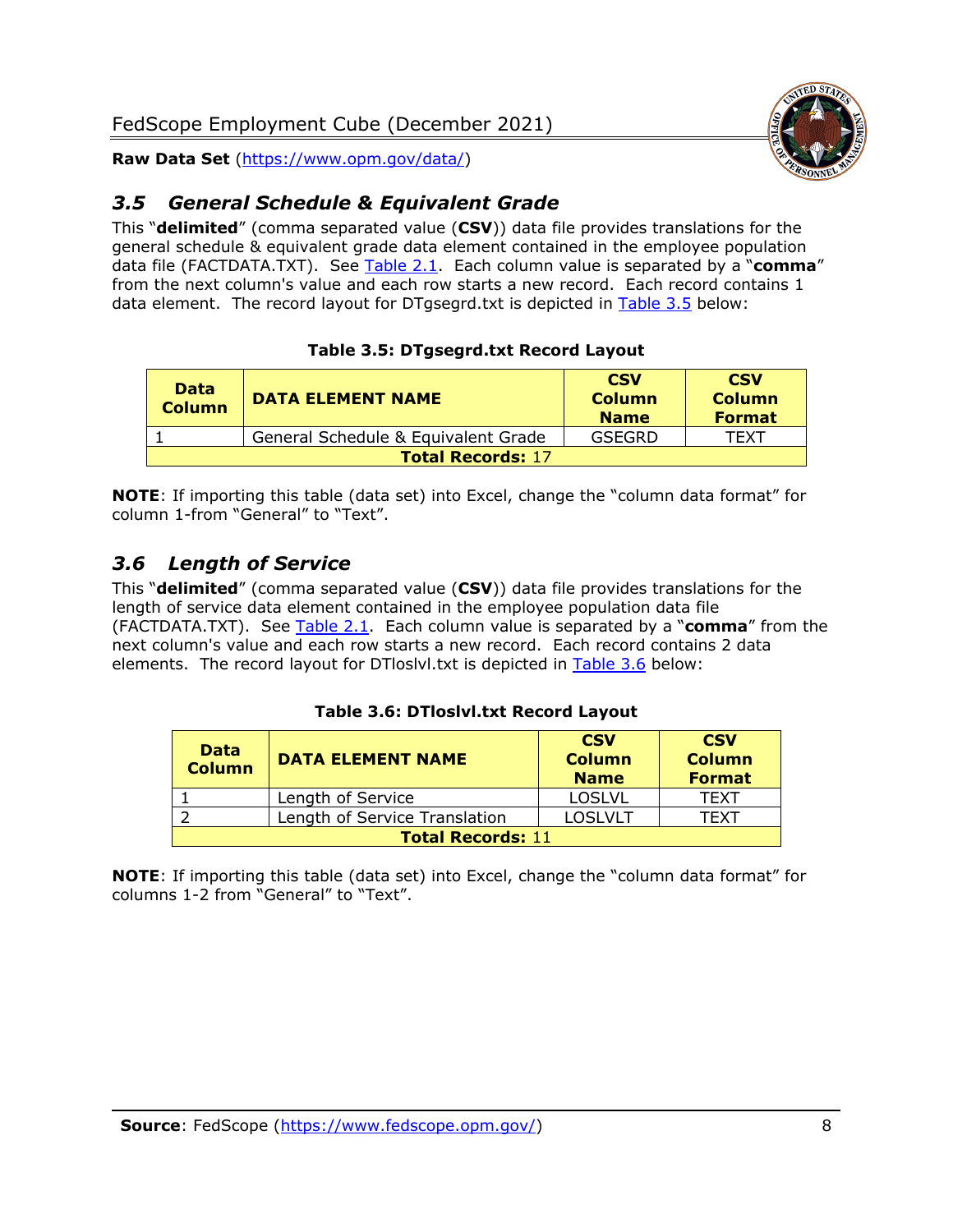#### <span id="page-9-0"></span>*3.7 Occupation*

This "**delimited**" (comma separated value (**CSV**)) data file provides translations for the occupation data element contained in the employee population data file (FACTDATA.TXT). See [Table 2.1.](#page-4-0) Each column value is separated by a "**comma**" from the next column's value and each row starts a new record. Each record contains 6 data elements. The record layout for DTocc.txt is depicted in [Table 3.7](#page-9-2) below:

<span id="page-9-2"></span>

| <b>Data</b><br><b>Column</b> | <b>DATA ELEMENT NAME</b>             | <b>CSV</b><br><b>Column</b><br><b>Name</b> | <b>CSV</b><br><b>Column</b><br><b>Format</b> |  |  |
|------------------------------|--------------------------------------|--------------------------------------------|----------------------------------------------|--|--|
|                              | Occupation Type                      | <b>OCCTYP</b>                              | <b>TEXT</b>                                  |  |  |
| 2                            | Occupation Type Translation          | <b>OCCTYPT</b>                             | <b>TEXT</b>                                  |  |  |
| 3                            | <b>Occupation Family</b>             | <b>OCCFAM</b>                              | <b>TEXT</b>                                  |  |  |
| 4                            | <b>Occupation Family Translation</b> | <b>OCCFAMT</b>                             | <b>TEXT</b>                                  |  |  |
| 5                            | Occupation                           | <b>OCC</b>                                 | <b>TEXT</b>                                  |  |  |
| 6                            | <b>Occupation Translation</b>        | <b>OCCT</b>                                | <b>TEXT</b>                                  |  |  |
|                              | <b>Total Records: 668</b>            |                                            |                                              |  |  |

| <b>Table 3.7: DTocc.txt Record Layout</b> |  |
|-------------------------------------------|--|
|-------------------------------------------|--|

**NOTE**: If importing this table (data set) into Excel, change the "column data format" for columns 1-6 from "General" to "Text".

#### <span id="page-9-1"></span>*3.8 Occupation Category*

This "**delimited**" (comma separated value (**CSV**)) data file provides translations for the occupation category data element contained in the employee population data file (FACTDATA.TXT). See [Table 2.1.](#page-4-0) Each column value is separated by a "**comma**" from the next column's value and each row starts a new record. Each record contains 2 data elements. The record layout for DTpatco.txt is depicted in [Table 3.8](#page-9-3) below:

<span id="page-9-3"></span>

| <b>Data</b><br><b>Column</b> | <b>DATA ELEMENT NAME</b>               | <b>CSV</b><br><b>Column</b><br><b>Name</b> | <b>CSV</b><br><b>Column</b><br><b>Format</b> |
|------------------------------|----------------------------------------|--------------------------------------------|----------------------------------------------|
|                              | <b>Occupation Category</b>             | <b>PATCO</b>                               | <b>TEXT</b>                                  |
|                              | <b>Occupation Category Translation</b> | <b>PATCOT</b>                              | TFXT                                         |
| <b>Total Records: 7</b>      |                                        |                                            |                                              |

#### **Table 3.8: DTpatco.txt Record Layout**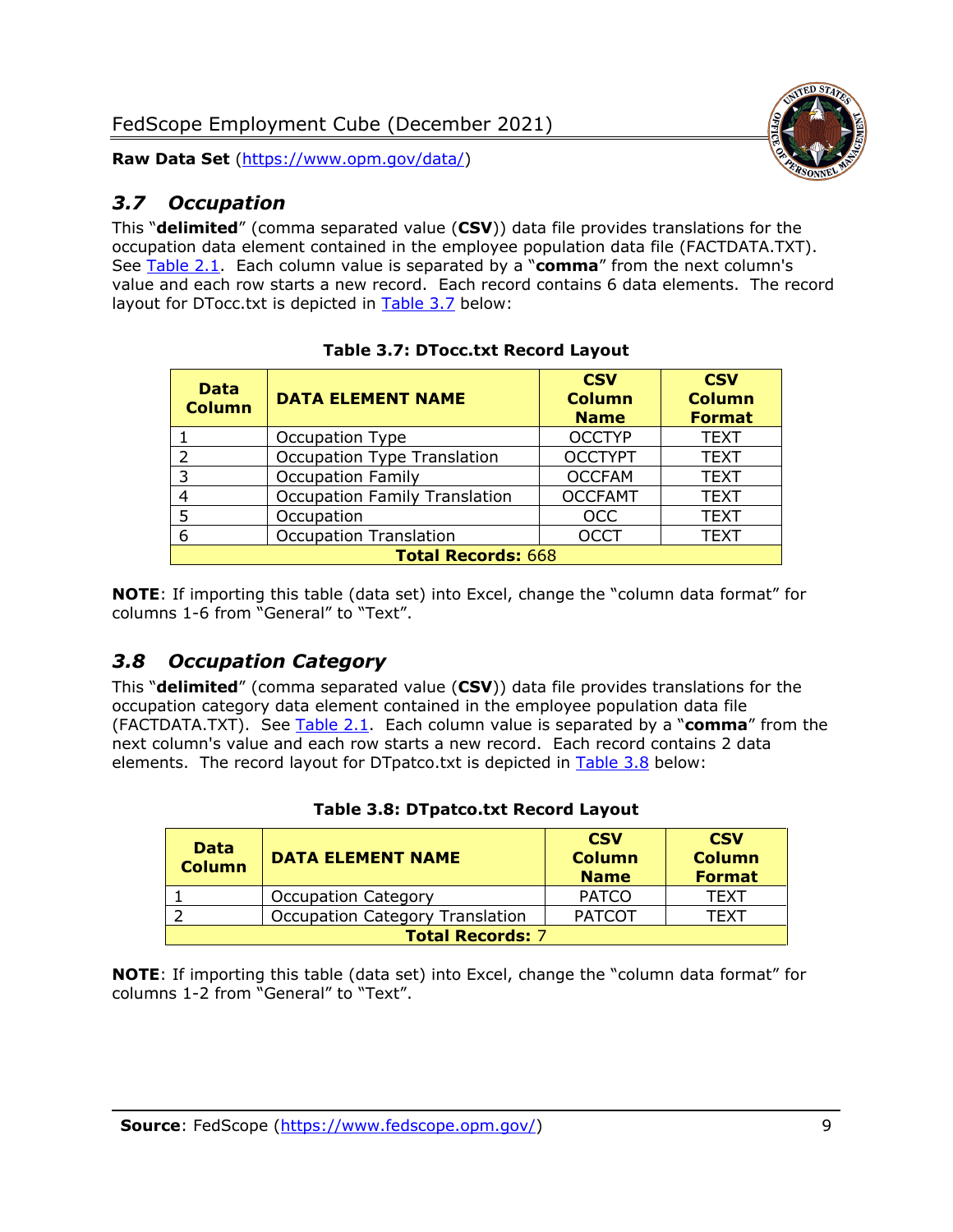#### <span id="page-10-0"></span>*3.9 Pay Plan & Grade*

This "**delimited**" (comma separated value (**CSV**)) data file provides translations for the pay plan & grade data element contained in the employee population data file (FACTDATA.TXT). See [Table 2.1.](#page-4-0) Each column value is separated by a "**comma**" from the next column's value and each row starts a new record. Each record contains 7 data elements. The record layout for DTppgrd.txt is depicted in [Table 3.9](#page-10-2) below:

<span id="page-10-2"></span>

| <b>Data</b><br><b>Column</b> | <b>DATA ELEMENT NAME</b>   | <b>CSV</b><br><b>Column</b><br><b>Name</b> | <b>CSV</b><br><b>Column</b><br><b>Format</b> |
|------------------------------|----------------------------|--------------------------------------------|----------------------------------------------|
|                              | Pay Plan Type              | <b>PPTYP</b>                               | <b>TEXT</b>                                  |
| 2                            | Pay Plan Type Translation  | <b>PPTYPT</b>                              | <b>TEXT</b>                                  |
| 3                            | Pay Plan Group             | <b>PPGROUP</b>                             | <b>TEXT</b>                                  |
| 4                            | Pay Plan Group Translation | <b>PPGROUPT</b>                            | <b>TEXT</b>                                  |
| 5                            | Pay Plan                   | <b>PAYPLAN</b>                             | <b>TEXT</b>                                  |
| 6                            | Pay Plan Translation       | <b>PAYPLANT</b>                            | <b>TEXT</b>                                  |
| $\overline{ }$               | Pay Plan & Grade           | <b>PPGRD</b>                               | <b>TEXT</b>                                  |
| <b>Total Records: 1,005</b>  |                            |                                            |                                              |

**Table 3.9: DTppgrd.txt Record Layout**

**NOTE**: If importing this table (data set) into Excel, change the "column data format" for columns 1-7 from "General" to "Text".

#### <span id="page-10-1"></span>*3.10 Salary Level*

This "**delimited**" (comma separated value (**CSV**)) data file provides translations for the salary level data element contained in the employee population data file (FACTDATA.TXT). See [Table 2.1.](#page-4-0) Each column value is separated by a "**comma**" from the next column's value and each row starts a new record. Each record contains 2 data elements. The record layout for DTsallvl.txt is depicted in [Table 3.10](#page-10-3) below:

<span id="page-10-3"></span>

| <b>Data</b><br><b>Column</b> | <b>DATA ELEMENT NAME</b>        | <b>CSV</b><br><b>Column</b><br><b>Name</b> | <b>CSV</b><br><b>Column</b><br><b>Format</b> |
|------------------------------|---------------------------------|--------------------------------------------|----------------------------------------------|
|                              | Salary Level                    | <b>SALLVL</b>                              | <b>TFXT</b>                                  |
|                              | <b>Salary Level Translation</b> | SALLVLT                                    | TFXT                                         |
| <b>Total Records: 26</b>     |                                 |                                            |                                              |

|  | Table 3.10: DTsallvl.txt Record Layout |  |  |
|--|----------------------------------------|--|--|
|--|----------------------------------------|--|--|

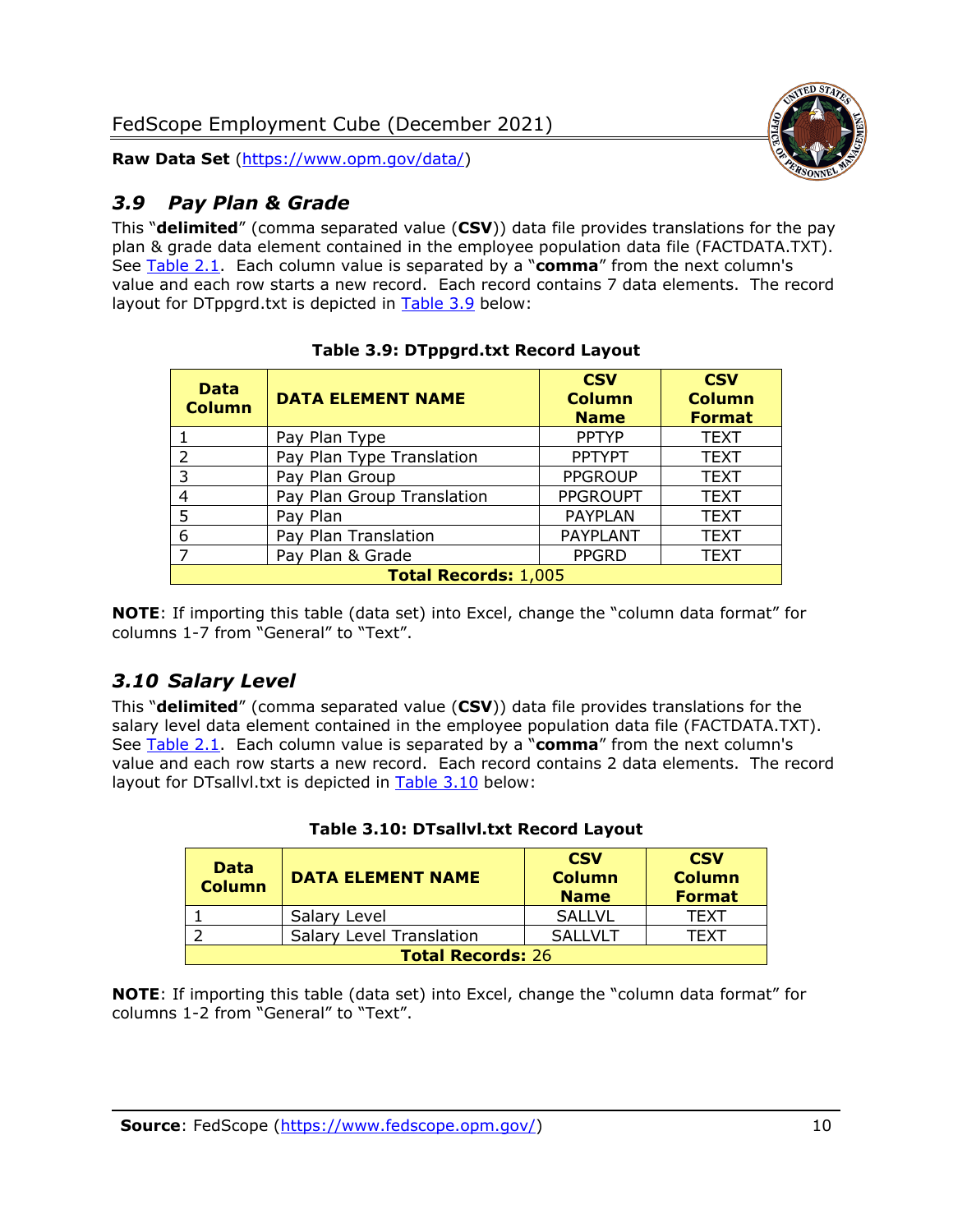

#### <span id="page-11-0"></span>*3.11 STEM Occupations*

This "**delimited**" (comma separated value (**CSV**)) data file provides translations for the STEM occupations data element contained in the employee population data file (FACTDATA.TXT). See [Table 2.1.](#page-4-0) Each column value is separated by a "**comma**" from the next column's value and each row starts a new record. Each record contains 6 data elements. The record layout for DTstemocc.txt is depicted in [Table 3.11](#page-11-2) below:

<span id="page-11-2"></span>

| <b>Data</b><br><b>Column</b> | <b>DATA ELEMENT NAME</b>                     | <b>CSV</b><br><b>Column</b><br><b>Name</b> | <b>CSV</b><br><b>Column</b><br><b>Format</b> |
|------------------------------|----------------------------------------------|--------------------------------------------|----------------------------------------------|
|                              | <b>STEM Occupation Aggregate</b>             | <b>STEMAGG</b>                             | <b>TEXT</b>                                  |
| $\mathcal{P}$                | <b>STEM Occupation Aggregate Translation</b> | <b>STEMAGGT</b>                            | <b>TEXT</b>                                  |
| 3                            | <b>STEM Occupation Type</b>                  | <b>STEMTYP</b>                             | <b>TEXT</b>                                  |
| 4                            | <b>STEM Occupation Type Translation</b>      | <b>STEMTYPT</b>                            | <b>TEXT</b>                                  |
| 5                            | <b>STEM Occupation</b>                       | <b>STEMOCC</b>                             | <b>TEXT</b>                                  |
| 6                            | <b>STEM Occupation Translation</b>           | <b>STEMOCCT</b>                            | <b>TEXT</b>                                  |
| <b>Total Records: 116</b>    |                                              |                                            |                                              |

**Table 3.11: DTstemocc.txt Record Layout**

**NOTE**: If importing this table (data set) into Excel, change the "column data format" for columns 1-6 from "General" to "Text".

#### <span id="page-11-1"></span>*3.12 Supervisory Status*

This "**delimited**" (comma separated value (**CSV**)) data file provides translations for the supervisory status data element contained in the employee population data file (FACTDATA.TXT). See [Table 2.1.](#page-4-0) Each column value is separated by a "**comma**" from the next column's value and each row starts a new record. Each record contains 4 data elements. The record layout for DTsuper.txt is depicted in [Table 3.12](#page-11-3) below:

<span id="page-11-3"></span>

| <b>Data</b><br><b>Column</b> | <b>DATA ELEMENT NAME</b>              | <b>CSV</b><br><b>Column</b><br><b>Name</b> | <b>CSV</b><br><b>Column</b><br><b>Format</b> |
|------------------------------|---------------------------------------|--------------------------------------------|----------------------------------------------|
|                              | Supervisory Status Type               | <b>SUPERTYP</b>                            | <b>TEXT</b>                                  |
|                              | Supervisory Status Type Translation   | <b>SUPERTYPT</b>                           | <b>TEXT</b>                                  |
|                              | <b>Supervisory Status</b>             | <b>SUPERVIS</b>                            | <b>TEXT</b>                                  |
|                              | <b>Supervisory Status Translation</b> | <b>SUPERVIST</b>                           | <b>TEXT</b>                                  |
| <b>Total Records: 7</b>      |                                       |                                            |                                              |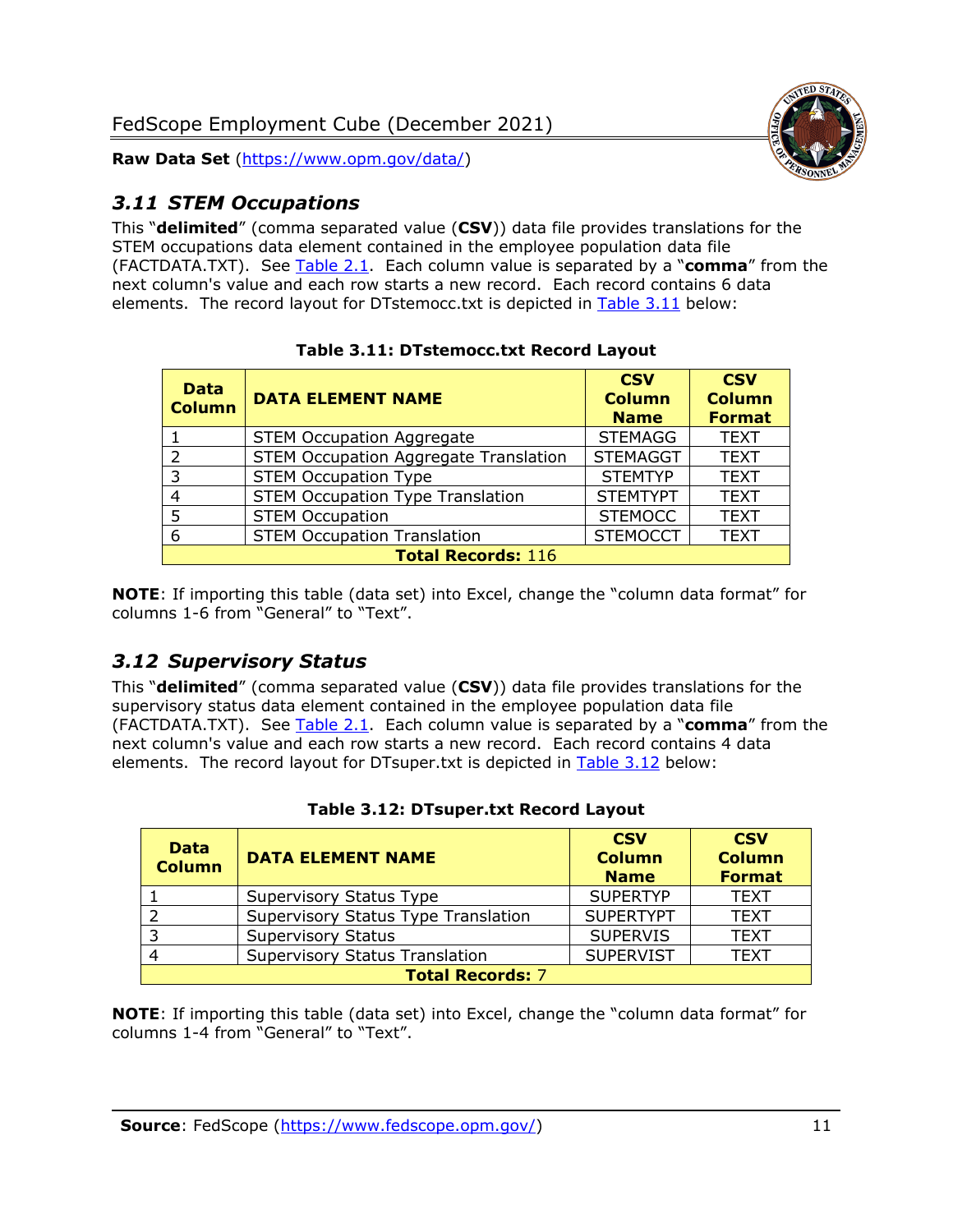

#### <span id="page-12-0"></span>*3.13 Type of Appointment*

This "**delimited**" (comma separated value (**CSV**)) data file provides translations for the type of appointment data element contained in the employee population data file (FACTDATA.TXT). See [Table 2.1.](#page-4-0) Each column value is separated by a "**comma**" from the next column's value and each row starts a new record. Each record contains 4 data elements. The record layout for DTtoa.txt is depicted in [Table 3.13](#page-12-2) below:

<span id="page-12-2"></span>

| <b>Data</b><br><b>Column</b> | <b>DATA ELEMENT NAME</b>             | <b>CSV</b><br><b>Column</b><br><b>Name</b> | <b>CSV</b><br><b>Column</b><br><b>Format</b> |
|------------------------------|--------------------------------------|--------------------------------------------|----------------------------------------------|
|                              | Type of Appointment Type             | <b>TOATYP</b>                              | <b>TEXT</b>                                  |
|                              | Type of Appointment Type Translation | <b>TOATYPT</b>                             | <b>TEXT</b>                                  |
| 3                            | Type of Appointment                  | TOA                                        | <b>TEXT</b>                                  |
|                              | Type of Appointment Translation      | <b>TOAT</b>                                | <b>TEXT</b>                                  |
| <b>Total Records: 21</b>     |                                      |                                            |                                              |

#### **Table 3.13: DTtoa.txt Record Layout**

**NOTE**: If importing this table (data set) into Excel, change the "column data format" for columns 1-4 from "General" to "Text".

#### <span id="page-12-1"></span>*3.14 Work Schedule*

This "**delimited**" (comma separated value (**CSV**)) data file provides translations for the work schedule data element contained in the employee population data file (FACTDATA.TXT). See [Table 2.1.](#page-4-0) Each column value is separated by a "**comma**" from the next column's value and each row starts a new record. Each record contains 4 data elements. The record layout for DTwrksch.txt is depicted in [Table 3.14](#page-12-3) below:

<span id="page-12-3"></span>

| <b>Data</b><br><b>Column</b> | <b>DATA ELEMENT NAME</b>         | <b>CSV</b><br><b>Column</b><br><b>Name</b> | <b>CSV</b><br><b>Column</b><br><b>Format</b> |
|------------------------------|----------------------------------|--------------------------------------------|----------------------------------------------|
|                              | Work Schedule Type               | <b>WSTYP</b>                               | <b>TEXT</b>                                  |
|                              | Work Schedule Type Translation   | <b>WSTYPT</b>                              | <b>TEXT</b>                                  |
| $\overline{3}$               | Work Schedule                    | <b>WORKSCH</b>                             | <b>TEXT</b>                                  |
|                              | <b>Work Schedule Translation</b> | <b>WORKSCHT</b>                            | <b>TEXT</b>                                  |
| <b>Total Records: 12</b>     |                                  |                                            |                                              |

#### **Table 3.14: DTwrksch.txt Record Layout**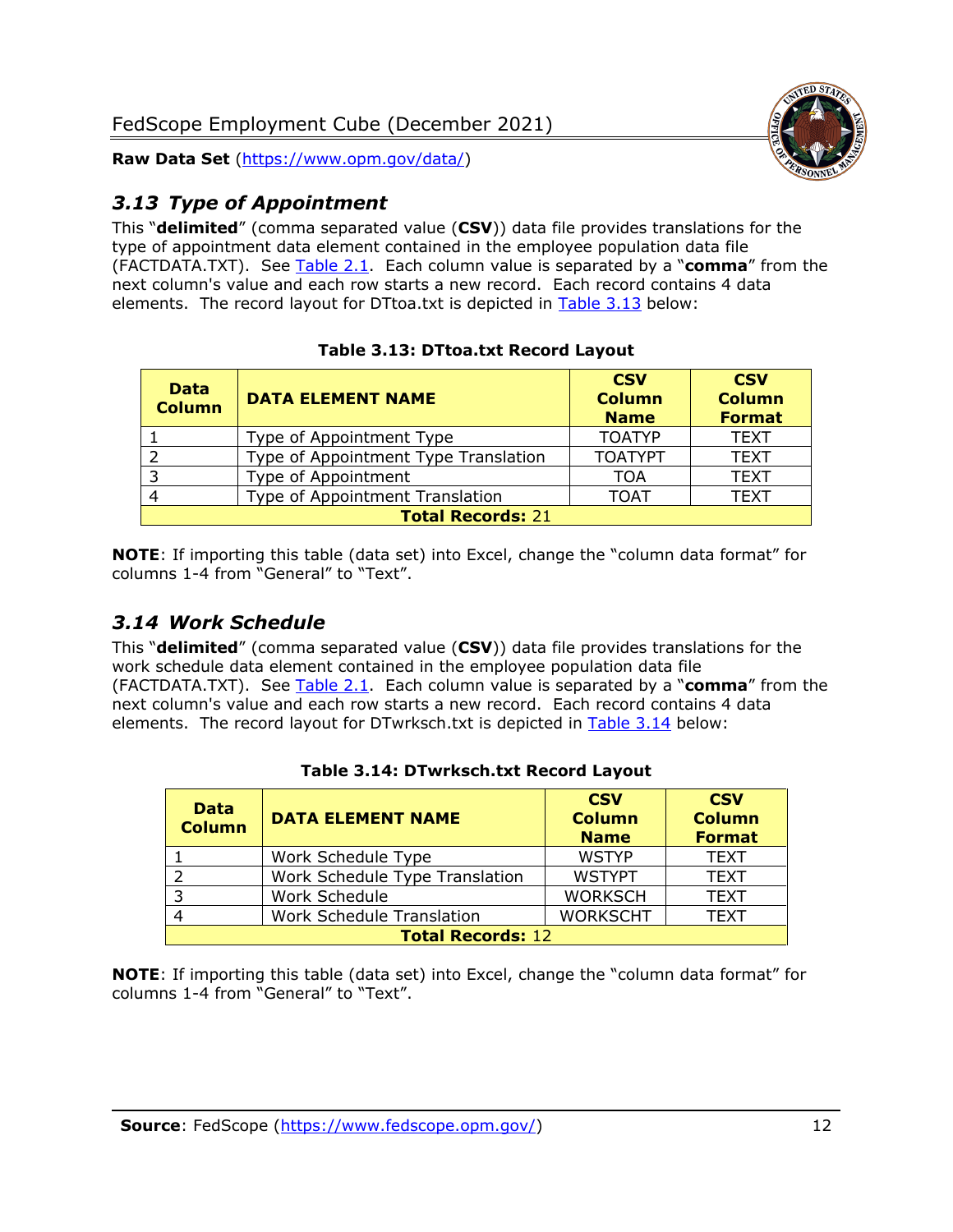#### <span id="page-13-0"></span>*3.15 Work Status*

This "**delimited**" (comma separated value (**CSV**)) data file provides translations for the work status data element contained in the employee population data file (FACTDATA.TXT). See [Table 2.1.](#page-4-0) Each column value is separated by a "**comma**" from the next column's value and each row starts a new record. Each record contains 2 data elements. The record layout for DTwkstat.txt is depicted in [Table 3.15](#page-13-2) below:

<span id="page-13-2"></span>

| <b>Data</b><br><b>Column</b> | <b>DATA ELEMENT NAME</b>       | <b>CSV</b><br><b>Column</b><br><b>Name</b> | <b>CSV</b><br><b>Column</b><br><b>Format</b> |
|------------------------------|--------------------------------|--------------------------------------------|----------------------------------------------|
|                              | <b>Work Status</b>             | <b>WORKSTAT</b>                            | <b>TFXT</b>                                  |
|                              | <b>Work Status Translation</b> | <b>WORKSTATT</b>                           | TFXT                                         |
| <b>Total Records: 2</b>      |                                |                                            |                                              |

**Table 3.15: DTwkstat.txt Record Layout**

**NOTE**: If importing this table (data set) into Excel, change the "column data format" for columns 1-2 from "General" to "Text".

#### <span id="page-13-1"></span>*3.16 Date*

This "**delimited**" (comma separated value (**CSV**)) data file provides translations for the status file month date data element contained in the employee population data file (FACTDATA.TXT). See [Table 2.1.](#page-4-0) Each column value is separated by a "**comma**" from the next column's value and each row starts a new record. Each record contains 2 data elements. The record layout for DTdate.txt is depicted in [Table 3.16](#page-13-3) below:

<span id="page-13-3"></span>

| <b>Data</b><br><b>Column</b> | <b>DATA ELEMENT NAME</b>     | <b>CSV</b><br><b>Column</b><br><b>Name</b> | <b>CSV</b><br><b>Column</b><br><b>Format</b> |
|------------------------------|------------------------------|--------------------------------------------|----------------------------------------------|
|                              | File Date                    | <b>DATECODE</b>                            | <b>TFXT</b>                                  |
|                              | <b>File Date Translation</b> | <b>DATECODET</b>                           | TFXT                                         |
| <b>Total Records: 1</b>      |                              |                                            |                                              |

**Table 3.16: DTdate.txt Record Layout**

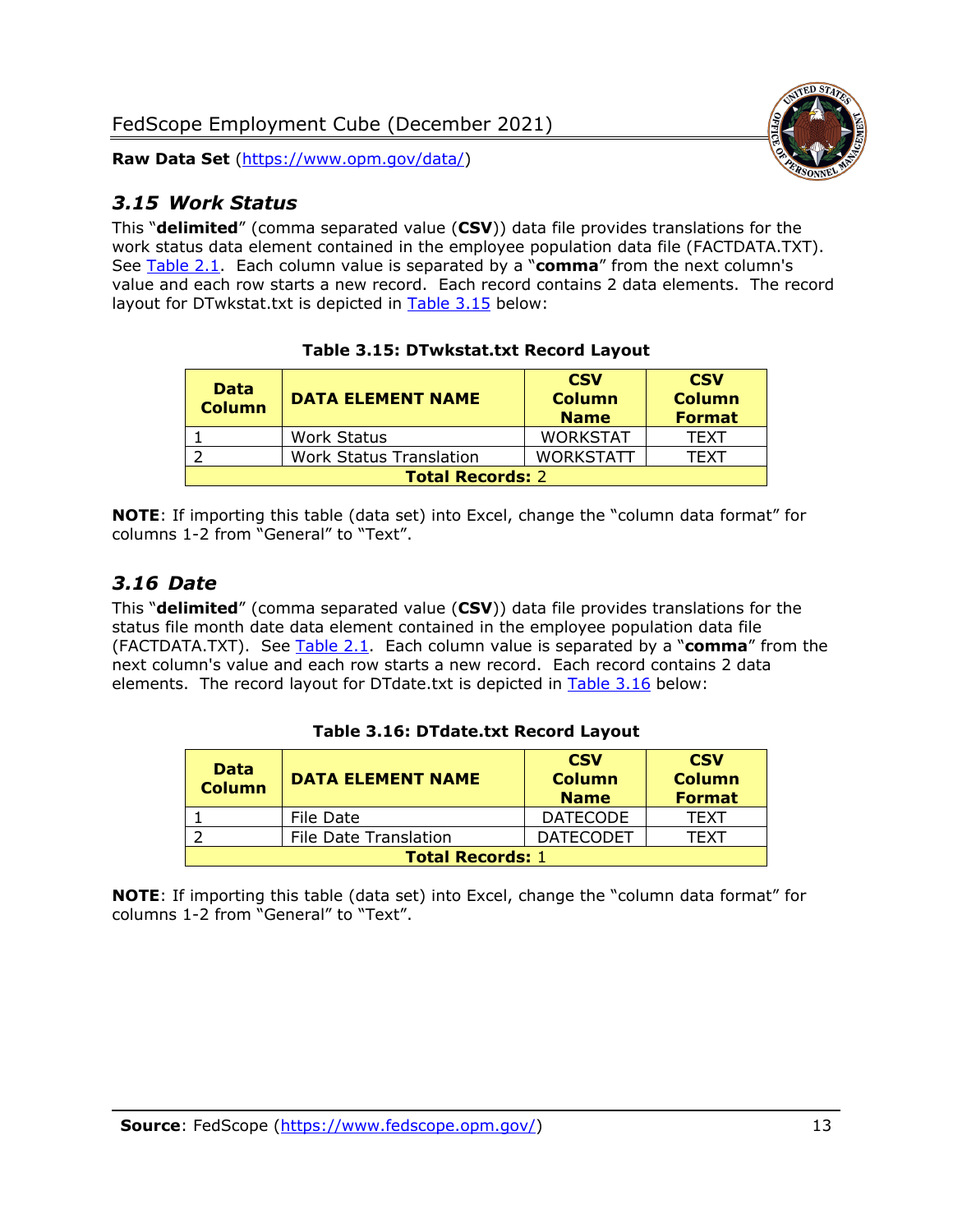FedScope Employment Cube (December 2021)

**Raw Data Set** [\(https://www.opm.gov/data/\)](https://www.opm.gov/data/)

#### <span id="page-14-0"></span>*3.17 Employment*

There is no translation file for this data element. Every record in the employee population data file (FACTDATA.TXT) contains a value of "1" for this field. See Chapter  $4.17$  for definition of [Employment.](#page-17-0)

#### <span id="page-14-1"></span>*3.18 Average Salary*

There is no translation file for this data element. See Chapter  $4.18$  for definition of Average [Salary](#page-17-1) [Average Salary.](#page-17-1)

#### <span id="page-14-2"></span>*3.19 Average Length of Service*

There is no translation file for this data element. See Chapter  $4.19$  for definition of Average [Length of Service](#page-17-2)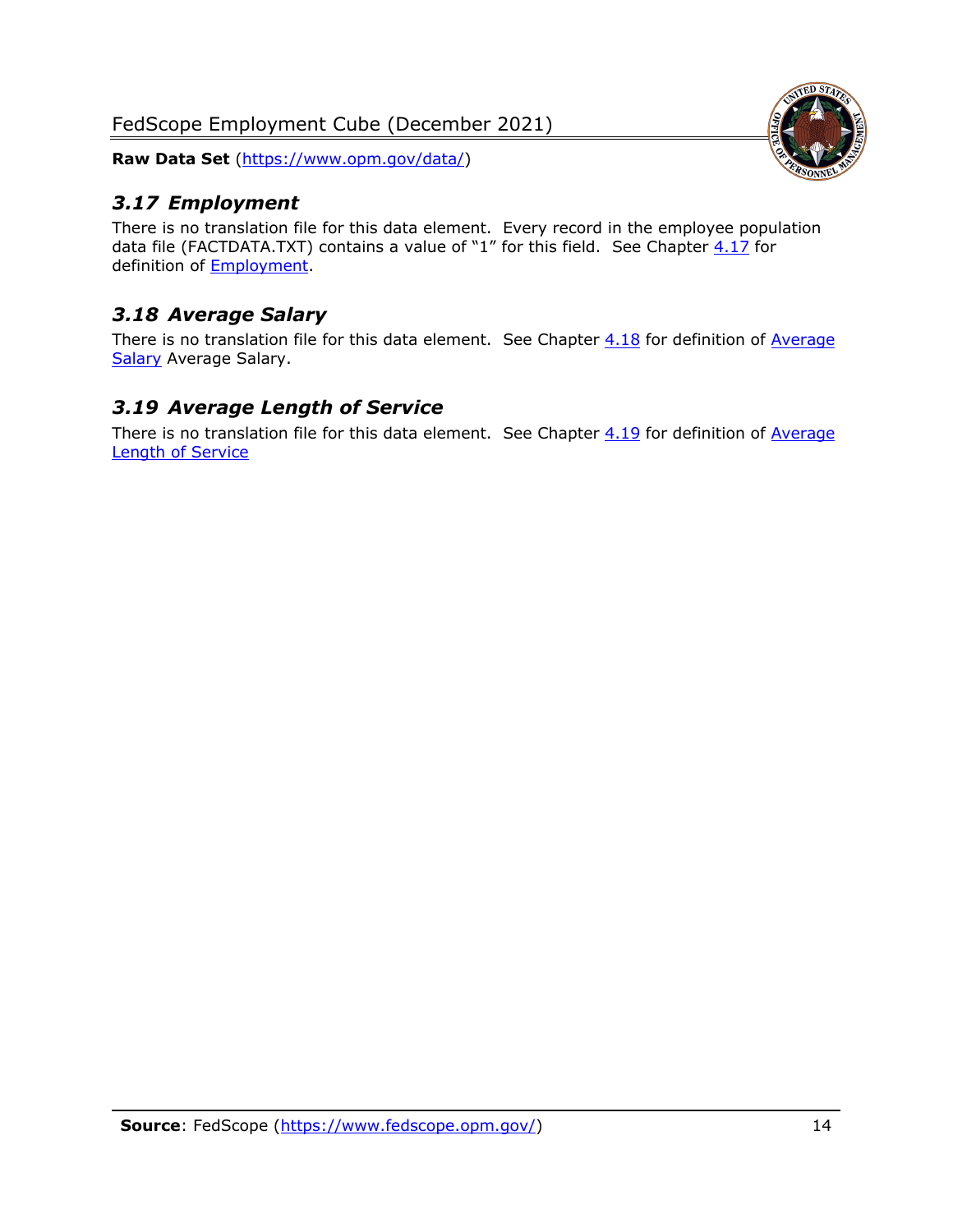

# <span id="page-15-0"></span>**4 DATA DEFINITIONS**

#### <span id="page-15-1"></span>*4.1 Agency*

<span id="page-15-2"></span>The employing organization.

#### *4.2 Location*

The official duty station of an employee. Locations in the United States are defined in terms of states. Locations outside the United States are defined in terms of countries and U.S. territories.

#### <span id="page-15-3"></span>*4.3 Age*

An employee's age. Age is displayed in five-year intervals, except for an initial interval of less than 20 years and a final interval of 65 years or more.

#### <span id="page-15-4"></span>*4.4 Education Level*

<span id="page-15-5"></span>The extent of an employee's educational attainment from an accredited institution.

#### *4.5 General Schedule & Equivalent Grade*

The General Schedule grade for pay plans in the General Schedule and Equivalent pay plan category (See [Pay Plan & Grade\)](#page-16-0).

#### <span id="page-15-6"></span>*4.6 Length of Service*

The number of years of Federal civilian employment, creditable military service, and other service made creditable by specific legislation. Length of service is grouped by five-year intervals, except for:

- a. the initial intervals of less than 1 year, 1-2 years, and 3-4 years and
- b. the final interval of 35 years or more.

#### <span id="page-15-7"></span>*4.7 Occupation*

<span id="page-15-8"></span>An employee's occupation as defined by the Office of Personnel Management (OPM).

#### *4.8 Occupation Category*

Occupational categories are defined by the educational requirements of the occupation and the subject matter and level of difficulty or responsibility of the work.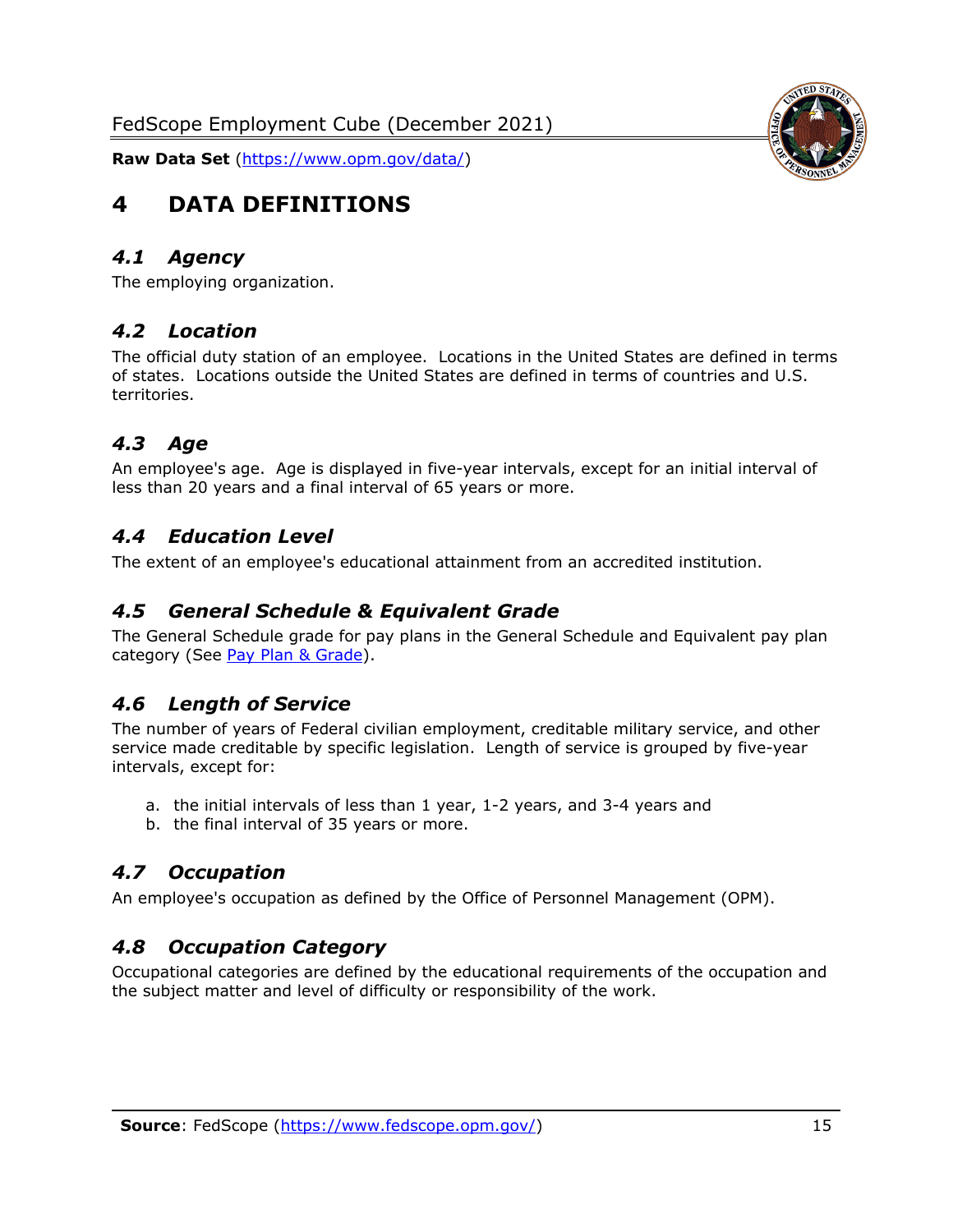#### <span id="page-16-0"></span>*4.9 Pay Plan & Grade*

The pay system and, where applicable, the grade used to determine an employee's basic pay rate. Grade denotes a hierarchical position in a pay plan and is sometimes referred to as level, class, rank, or pay band.

#### <span id="page-16-1"></span>*4.10 Salary Level*

An employee's adjusted basic pay, which is an annualized rate of pay. Adjusted basic pay is the sum of an employee's rate of basic pay plus any locality comparability payment and/or special pay adjustment for law enforcement officers. Salaries are grouped by \$10,000 intervals, except for an initial interval of less than \$20,000 and a final interval of \$180,000 or more.

An employee's actual earnings may be more or less than the annualized rate because of factors such as overtime, shift differentials, less than full time work, or leave without pay.

#### <span id="page-16-2"></span>*4.11 STEM Occupations*

Listing of occupations grouped into the following four occupational series:

- 1. **S**cience
- 2. **T**echnology
- 3. **E**ngineering
- 4. **M**athematics

#### <span id="page-16-3"></span>*4.12 Supervisory Status*

The nature of managerial, supervisory, or non-supervisory responsibility assigned to an employee's position.

#### <span id="page-16-4"></span>*4.13 Type of Appointment*

<span id="page-16-5"></span>An employee's appointment in terms of permanence and competitiveness.

#### *4.14 Work Schedule*

<span id="page-16-6"></span>The time basis on which an employee is scheduled to work.

#### *4.15 Work Status*

A combination of Type of Appointment and Work Schedule data elements. The Work Status data element is limited to "Non-Seasonal Full Time Permanent" and "Other Employees".

#### <span id="page-16-7"></span>*4.16 Date*

<span id="page-16-8"></span>The file date (e.g. December 2021 represented by 202112).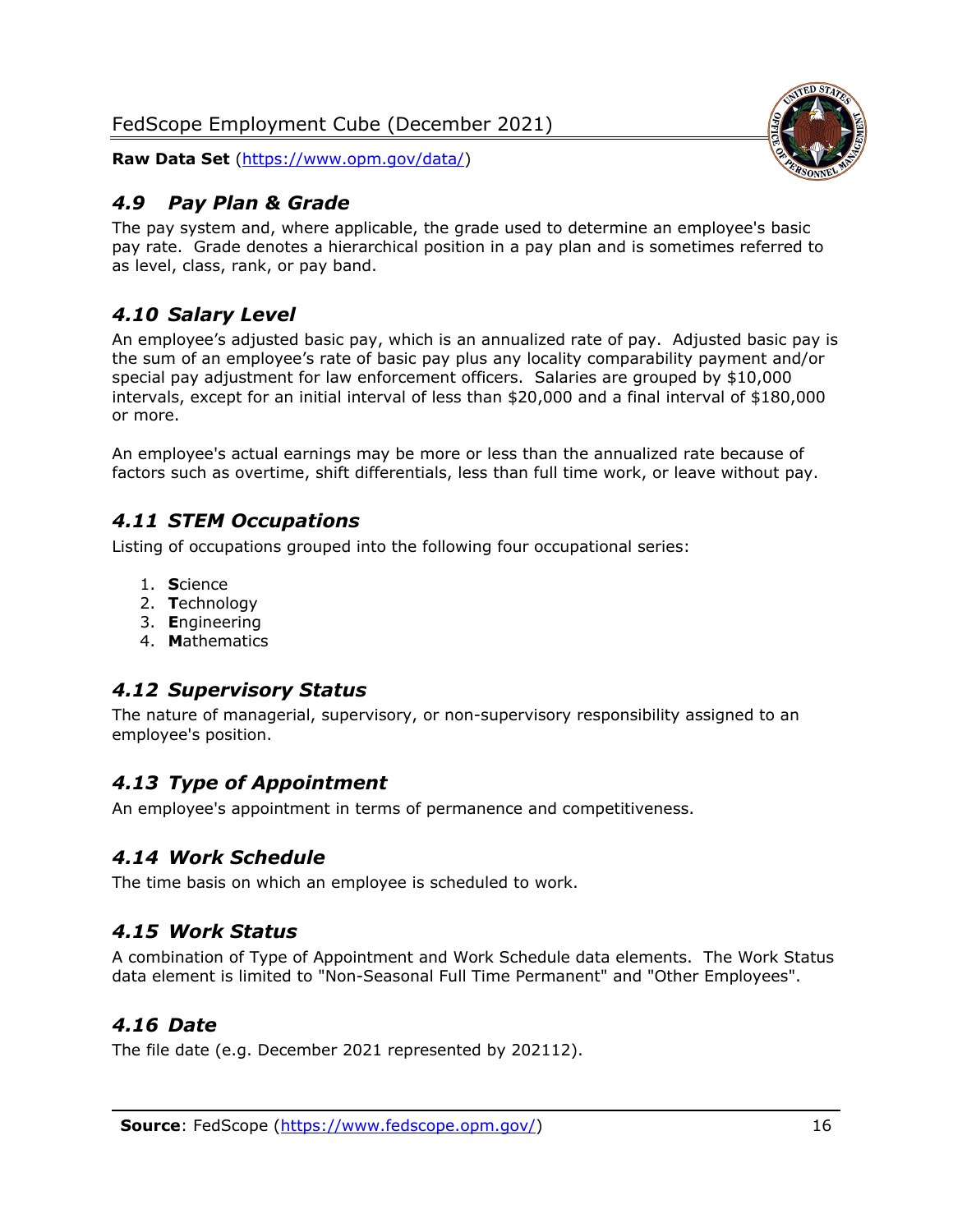#### <span id="page-17-0"></span>*4.17 Employment*

A measure representing the number of employees in pay status at the end of the quarter (or end of the pay period prior to the end of the quarter).

#### <span id="page-17-1"></span>*4.18 Average Salary*

A measure representing the average adjusted basic pay, an annualized rate of pay. Adjusted basic pay is the sum of an employee's rate of basic pay and any locality comparability payment and/or special pay adjustment for law enforcement officers.

An employee's actual earnings may be more or less than the annualized rate because of factors such as overtime, shift differentials, less than full time work, or leave without pay.

Invalid salary values are excluded from the average. A large number of invalid values could invalidate the average. To obtain counts of invalid values, display the data using the Salary Level dimension (See [Salary Level\)](#page-16-1).

#### <span id="page-17-2"></span>*4.19 Average Length of Service*

A measure representing the average number of years of Federal civilian employment and creditable military service.

Invalid values are excluded from the average. A large number of invalid values could invalidate the average. To obtain counts of invalid values, display the data using the Length of Service dimension (See [Length of Service\)](#page-15-6).